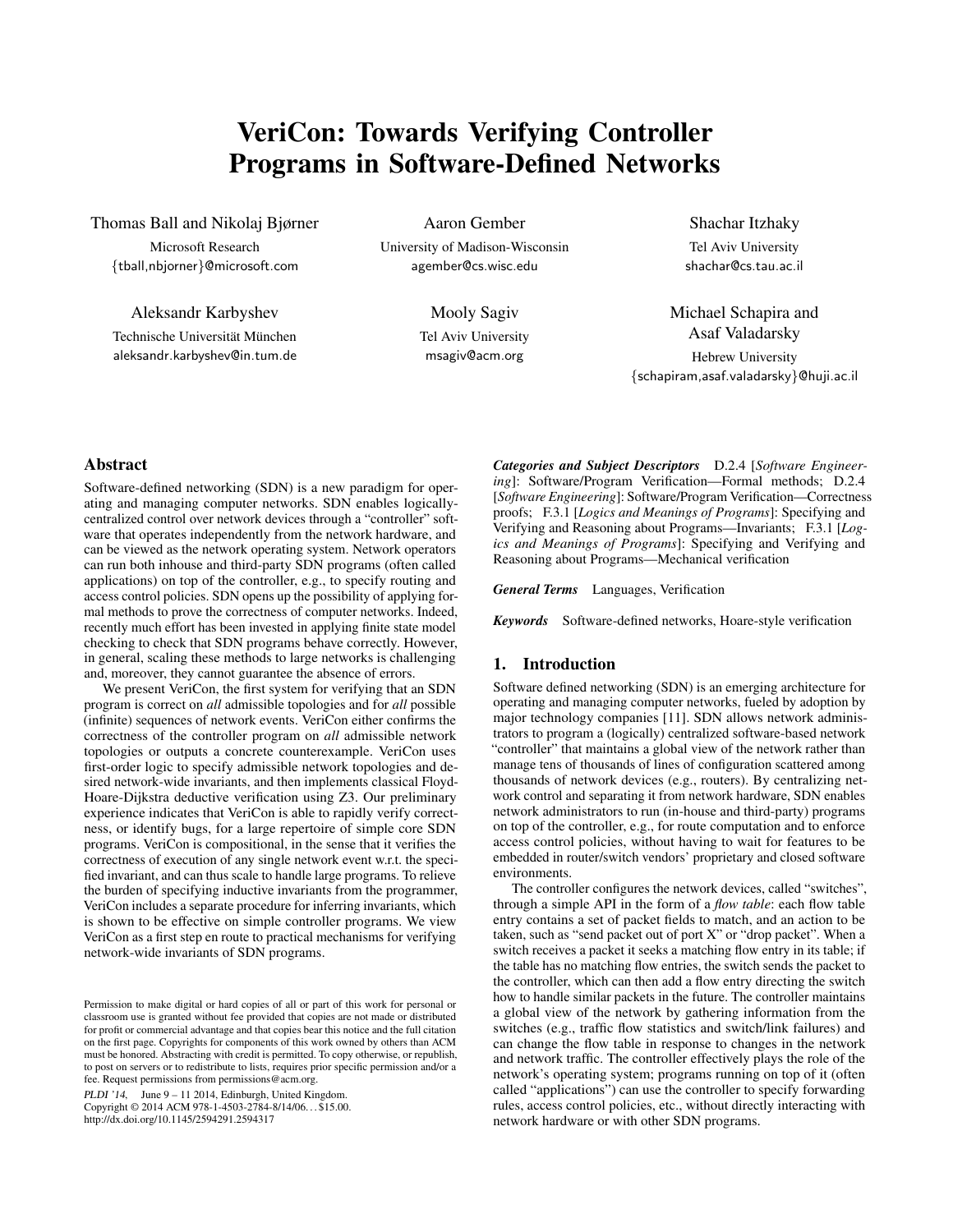Operating large networks is a complex task that is highly prone to error. This problem is only expected to be exacerbated as network configuration shifts from today's human time scale to event-driven automated configuration with SDN. Guaranteeing network-wide invariants (e.g., enforcing access control) is hence of great importance. SDN opens up the possibilities of applying formal methods to SDN programs to prove the correctness of computer networks. Indeed, much effort has recently been invested in applying finite state model checking to check that SDN programs behave correctly. However, generally speaking, finite-state model checking of SDN programs suffers from two main problems: (1) scaling these methods to large networks is highly nontrivial; and (2) finite-state model checking might identify errors, but cannot guarantee the absence of errors. We present VeriCon, a tool for *provably* verifying network-wide invariants of SDN programs at *compile time*.

VeriCon symbolically reasons about (potentially infinite) network states to verify that network-wide invariants are preserved for *any* sequence of "events" (e.g., the controller receives a packet header from a switch, or a link fails) and on *all* admissible topologies, where invariants and topologies are expressed via first-order logic. VeriCon is *sound* in the sense that if it outputs "no errors" then the preservation of the specified invariants is guaranteed. When verification fails, VeriCon displays a concrete scenario that violates the invariants, in the form of an admissible topology and an event, and it is therefore a useful tool for debugging controller programs. Notice that VeriCon reasons about both the controller and switch correctness.

We designed a simple imperative programming language, called Core SDN (*CSDN*), for writing SDN programs. *CSDN* is but a means to an end; we use it to illustrate that Hoare style verification of SDN programs is feasible in *many* programming languages. VeriCon models the semantics of both *controller events*, such as the receipt of a packet from a switch at the controller, and *switch events*, such as executing a rule entry in a switch's flow table and forwarding an incoming packet to a certain port (or dropping it). Thus, sequences of events in VeriCon capture both controller-to-switch interaction and switch-to-switch interaction, making it possible to reason about SDN programs' behavior for arbitrary sequences of network events (at both the controller and the switches). In fact, we treat the network as just a guarded command program where guards model controller and switch events. This allows us to naturally handle the non-deterministic aspect of networks where switch events can be triggered if the switch includes a matching rule in the flow table, and otherwise controller events occur. Also, these events interact in a non-trivial way. The handler of controller events can change the content of the flow table and then a switch event can cause a violation of an invariant. A premature installation of a flow table rule can break an invariant if the state of the controller is not correctly updated after subsequent switch event. VeriCon can catch these kinds of errors before the program is executed, provided that the programmer can specify the desired invariants.

States in *CSDN* consist of relations representing the network topology and the flow tables of individual switches, and also of auxiliary relations that maintain the controller's information about the global network state. The state — of the controller and switches is updated by adding or removing tuples from relations (e.g., the switches' flow tables). *CSDN* was designed in the spirit of the OpenFlow standard [1].

VeriCon takes as input a *CSDN* program as well as formulas in first-order logic that specify constraints on the network topology and desired safety properties (network-wide invariants). VeriCon employs the standard weakest preconditions [5] in order to generate verification condition (VC). The VC is a first order formula which holds if and only if: (i) the initial network state satisfies the invariant and (ii) the invariant is inductive, i.e., the execution of arbitrary controller and switch events maintain the invariant. The semantics of the controller events is taken from the *CSDN* program. The semantics of the switch is dictated by the OpenFlow standard [1]. The soundness of completeness of such approaches is completely standard (e.g., see [7]).

An automated theorem prover (Z3 [4]) checks the verification condition, to either verify the correctness of the controller program or to generate a concrete network topology and event that violate the safety properties. It is well known that tools like Z3 are not guaranteed to terminate in general. However, we notice that the generated VCs for many network protocols belong to a class of formulas that are easy to verify by SAT solvers.

We show that VeriConis practical for a large repertoire of controller programs, ranging from simple but well-studied examples, e.g., MAC-learning switches and firewalls, to simplified versions of recently proposed SDN-based systems: Resonance [19] for dynamic access control and Stratos [8] for orchestrating the steering of traffic through middlebox sequences. VeriCon is compositional, in the sense that it checks the correctness of each network event independently against the specified invariants, and so it can scale to handle complex systems well beyond other approaches, e.g., finite state model checking, given appropriate inductive invariants.

*Organization* Section 2 provides an informal overview of VeriCon. Section 3 shows how admissible topologies and network-wide invariants in SDNs can be formulated in first-order logic. Section 4 discusses how to generate verification conditions for controller programs. To simplify exposition, we limit the discussion in this section to the small core language *CSDN*. Section 5 presents the implementation of VeriCon and our experience with verifying SDN controllers. Section 6 reviews related work.

# 2. Overview

This section provides an overview of the VeriCon system.

#### 2.1 Programming Controllers

Fig. 1 shows a simple SDN program implementing a stateful firewall, inspired by [12]. The idea here is that end-hosts in the corporate domain can send traffic to the outside world but, for security reasons, traffic from an end-host outside the domain can only enter the domain if that end-host has previously received traffic from some end-host within the domain. This is realized as follows. Two types of hosts are connected to a switch: (i) trusted hosts (within the organization) via port 1; and (ii) untrusted hosts (outside the organization) via port 2. Packets from trusted hosts are always forwarded to untrusted hosts. Packets from untrusted hosts are forwarded to trusted hosts only if the source host has previously received a packet from a trusted host. The auxiliary relation tr records the trusted hosts for each switch. We use bold font to denote OpenFlow commands. The program is actually executed in an infinite loop with two type of events: pktIn events that are annotated with commands, and pktFlow events whose semantics is determined by the current content of the flow table.

Fig. 2 shows a typical topology and Table 1 depicts a particular scenario of network events and their effects.

#### 2.2 Correctness Checking

VeriCon receives three inputs: (i) a SDN program, (ii) a firstorder formula describing constraints on the topology, and (iii) a correctness condition expressed as invariants in first-order logic. It verifies that for every event executed in an arbitrary topology the program satisfies the required invariants by means of a theorem prover. In the firewall example, the requirement is that for every packet sent from an untrusted host to a trusted host there exists a packet sent to that untrusted host from some trusted host. This is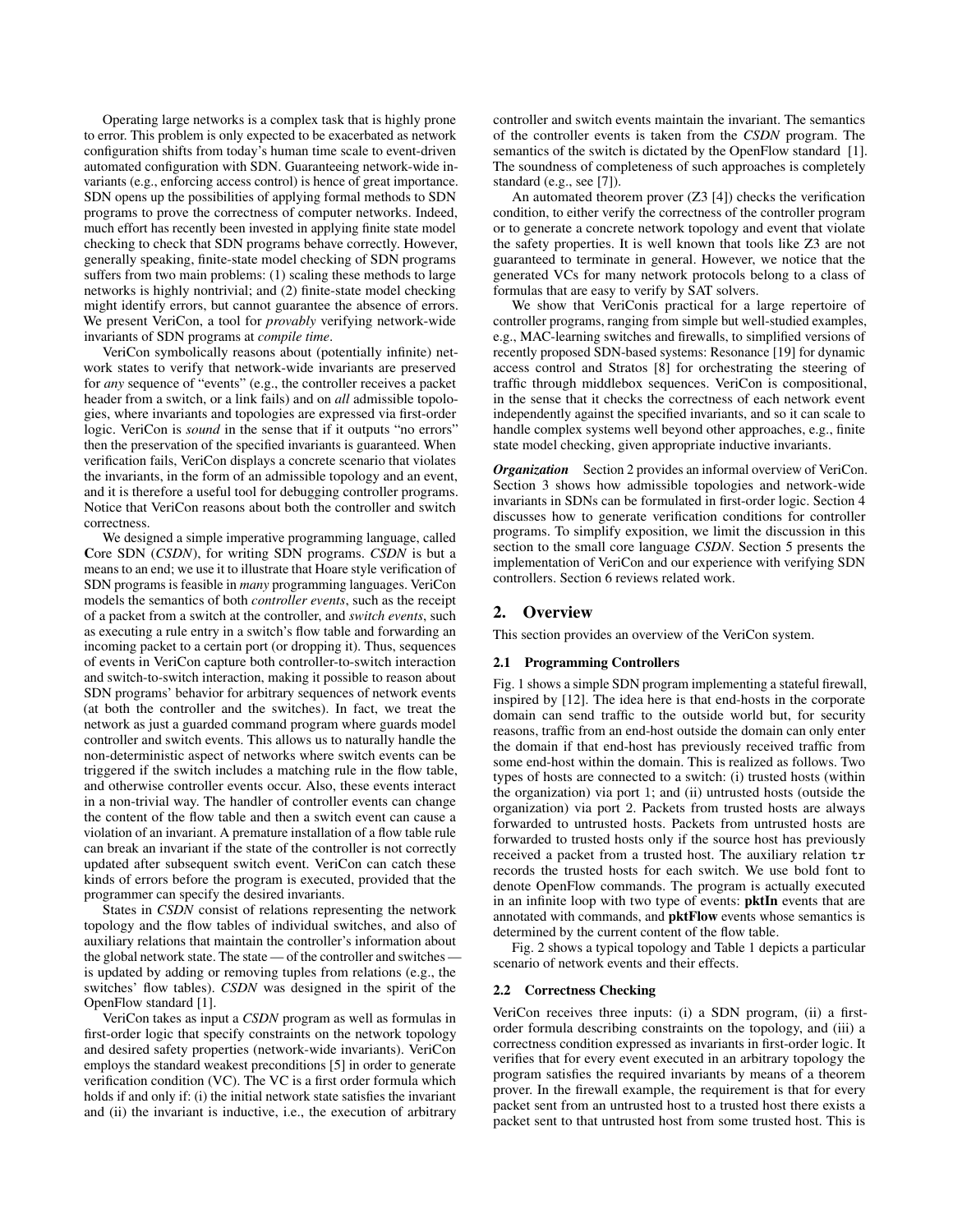| rel tr $(SW, HO) = \{\}$                                                                         | // an initially empty relation recording trusted hosts, two arguments: switch and host         |
|--------------------------------------------------------------------------------------------------|------------------------------------------------------------------------------------------------|
| @while new events occur do {                                                                     |                                                                                                |
| $pktIn(s, src \rightarrow dst, prt(1)) \Rightarrow$                                              | $\frac{1}{2}$ a packet from a trusted hosts appeared on the switch s without a forwarding rule |
| s.forward $(\textit{src} \rightarrow \textit{dst}, \textit{prt}(1) \rightarrow \textit{prt}(2))$ | // forward the packet to untrusted hosts                                                       |
| $\texttt{tr.insert}(s, \textit{dst})$                                                            | // insert the target of the packet into trusted controller memory                              |
| s.install( $src \rightarrow dst, prt(1) \rightarrow prt(2)$ )                                    | // insert a per-flow rule to forward future packets                                            |
| $\mathcal{Q}$ pktFlow $(s, src \rightarrow dst, prt(1)) \Rightarrow$                             | // a packet from trusted hosts with a forwarding rule                                          |
| @forward according to the table                                                                  |                                                                                                |
| $pktIn(s, src \rightarrow dst, prt(2)) \Rightarrow$                                              | $\frac{1}{2}$ a packet from an untrusted hosts appeared on the switch $s$                      |
| if $tr(s, src)$ then                                                                             | // check if $src$ is trusted on $s$                                                            |
| s.forward $(src \rightarrow dst, prt(2) \rightarrow prt(1))$                                     | // if yes, forward the packet to trusted hosts                                                 |
| s.install( $src \rightarrow dst, prt(2) \rightarrow prt(1)$ )                                    | // and insert a per-flow rule to forward future packets                                        |
| $\mathcal{Q}$ pktFlow $(s, src \rightarrow dst, prt(2)) \Rightarrow$                             | // a packet from untrusted hosts with a forwarding rule                                        |
| @forward according to the table                                                                  |                                                                                                |
| @                                                                                                |                                                                                                |
|                                                                                                  |                                                                                                |

Figure 1. A simple stateful firewall monitoring the traffic from untrusted hosts connected to  $prt(2)$  to trusted hosts connected to  $prt(1)$ . Statements beginning with @ are added for expository purposes.

| event                                                                                                                     | action                                                                                                                   | new-rule | new-trusted            |
|---------------------------------------------------------------------------------------------------------------------------|--------------------------------------------------------------------------------------------------------------------------|----------|------------------------|
| $pktIn(s, c \rightarrow b, prt(2))$                                                                                       | none                                                                                                                     | none     | none                   |
| <b>pktIn</b> $(s, a \rightarrow c, prt(1))$                                                                               | s.forward $(a \rightarrow c, prt(1) \rightarrow prt(2))   \langle s, a \rightarrow c, prt(1) \rightarrow prt(2) \rangle$ |          | $\langle s, c \rangle$ |
| <b>pktIn</b> $(s, c \rightarrow b, prt(2))$                                                                               | s.forward $(c \rightarrow b, prt(2) \rightarrow prt(1))   \langle s, c \rightarrow b, prt(2) \rightarrow prt(1) \rangle$ |          | none                   |
| <b>pktFlow</b> $(s, c \rightarrow b, prt(2) \rightarrow prt(1))$ s.forward $(c \rightarrow b, prt(2) \rightarrow prt(1))$ |                                                                                                                          | none     | none                   |

Table 1. A scenario of a packet transmissions for the SDN program shown in Fig. 1 using the topology shown in Fig. 2.

captured by the following *safety invariant*

$$
\mathcal{I}_1 \stackrel{\text{def}}{=} \frac{S.\text{sent}(Src \rightarrow Dst, prt(2) \rightarrow prt(1)) \Rightarrow \exists Src' \in HO : }{S.\text{sent}(Src' \rightarrow Src, prt(1) \rightarrow prt(2))}
$$

To improve readability, free variables in formulas (such as  $S$  and Src, Dst above) are implicitly universally quantified. S denotes an arbitrary switch; Src,  $\overline{D}st$ , and Src' denote arbitrary hosts. Finally,  $S sent(Src \rightarrow Dst, I \rightarrow O)$  denotes the fact that a packet from source  $Src$  to destination  $Dst$  was forwarded from input port  $I$  to output port  $O$  of the switch  $S$ .

#### 2.2.1 Unbounded Symbolic Topologies

VeriCon, unlike finite-state model checking (e.g., [3]), verifies that the invariants hold under any admissible network topology of any size. By default, the admissible topologies are all the possible network graphs, but the programmer may choose to force a certain class of admissible topologies; e.g., one can enforce a star shape by requiring that there exists a switch to which all the other switches are connected by a link:

$$
\exists S \in SW : \forall S_1, S_2 \in SW : S_1 \neq S_2 \Rightarrow (\exists I_1, I_2 \in PR : link(S_1, I_1, I_2, S_2)) \Leftrightarrow S_1 = S \vee S_2 = S
$$

Here  $link(S_1, I_1, I_2, S_2)$  denotes the fact that port  $I_1$  of switch  $S_1$ is connected to port  $I_2$  of switch  $S_2$ .

VeriCon first checks that the safety invariant and topology constraints are consistent. In the example,  $\mathcal{I}_1$  can be trivially satisfied by an empty topology; conjoined with the star constraint, it can be satisfied by a topology of size 1. Note that we can conjoin different requirements and let the theorem prover infer a common topology.

VeriCon then continues to check that the invariants are preserved by executions of arbitrary switch and controller events on an arbitrary network subject to the topology constraints. VeriCon provides a compositional way to check complex code under arbitrary event sequences. However, this requires the specification of inductive in-

variants<sup>1</sup>. In the firewall example above,  $\mathcal{I}_1$ , though correct, is not inductive; VeriCon displays a counterexample for each event that violates the invariant. For example, VeriCon generated the counterexample shown in Fig. 3 for the switch event (pktFlow). It describes a configuration in which the switch's flow table is unconstrained and permits forwarding from untrusted hosts to trusted ones. In this case, it is not a bug in the code—this situation cannot occur at runtime, but  $\mathcal{I}_1$  is not strong enough to exclude it. Another counterexample, which VeriCon produces (Fig. 4), corresponds to situations in which the trusted relation contains superfluous entries when entering a controller event (pktIn). We strengthen  $\mathcal{I}_1$  to be inductive by adding the following two safety invariants that exclude the above situations:

$$
\mathcal{I}_2 \stackrel{\text{def}}{=} \frac{S.f(t(Src \to Dst, prt(2) \to prt(1)) \Rightarrow}{\exists Src' \in HO : S.sent(Src' \to Src, prt(1) \to prt(2))}
$$
\n
$$
\mathcal{I}_3 \stackrel{\text{def}}{=} \frac{\text{tr}(S, H) \Rightarrow}{\exists Src \in HO : S.sent(Src \to H, prt(1) \to prt(2))}
$$

Safety invariant  $\mathcal{I}_2$  uses the relation symbol  $ft$  to refer to a potentially infinite relation describing the flow tables of the individual switches. It states that flow table entries only contain forwarding rules from trusted hosts.  $\mathcal{I}_3$  states that the controller data structure tr records the correct hosts. These kind of invariants are common in many SDN programs.

VeriCon reports that  $\mathcal{I}_1 \wedge \mathcal{I}_2 \wedge \mathcal{I}_3$  is inductive, and the controller program is verified. Notice that when VeriCon proves that an invariant holds, that invariant is guaranteed to hold for an arbitrary sequence of network events. For example,  $\mathcal{I}_1$  also guarantees that packets forwarded by the switch are sent by certified hosts.

*Bug Finding* VeriCon can identify subtle bugs in an SDN program. When VeriCon is applied to an incorrect SDN program, it produces a concrete counterexample in a readable manner. VeriCon shows the event that violates the safety invariant and the error configuration,

<sup>&</sup>lt;sup>1</sup> An invariant is *inductive* if it is preserved by executions starting from an arbitrary state satisfying the invariant.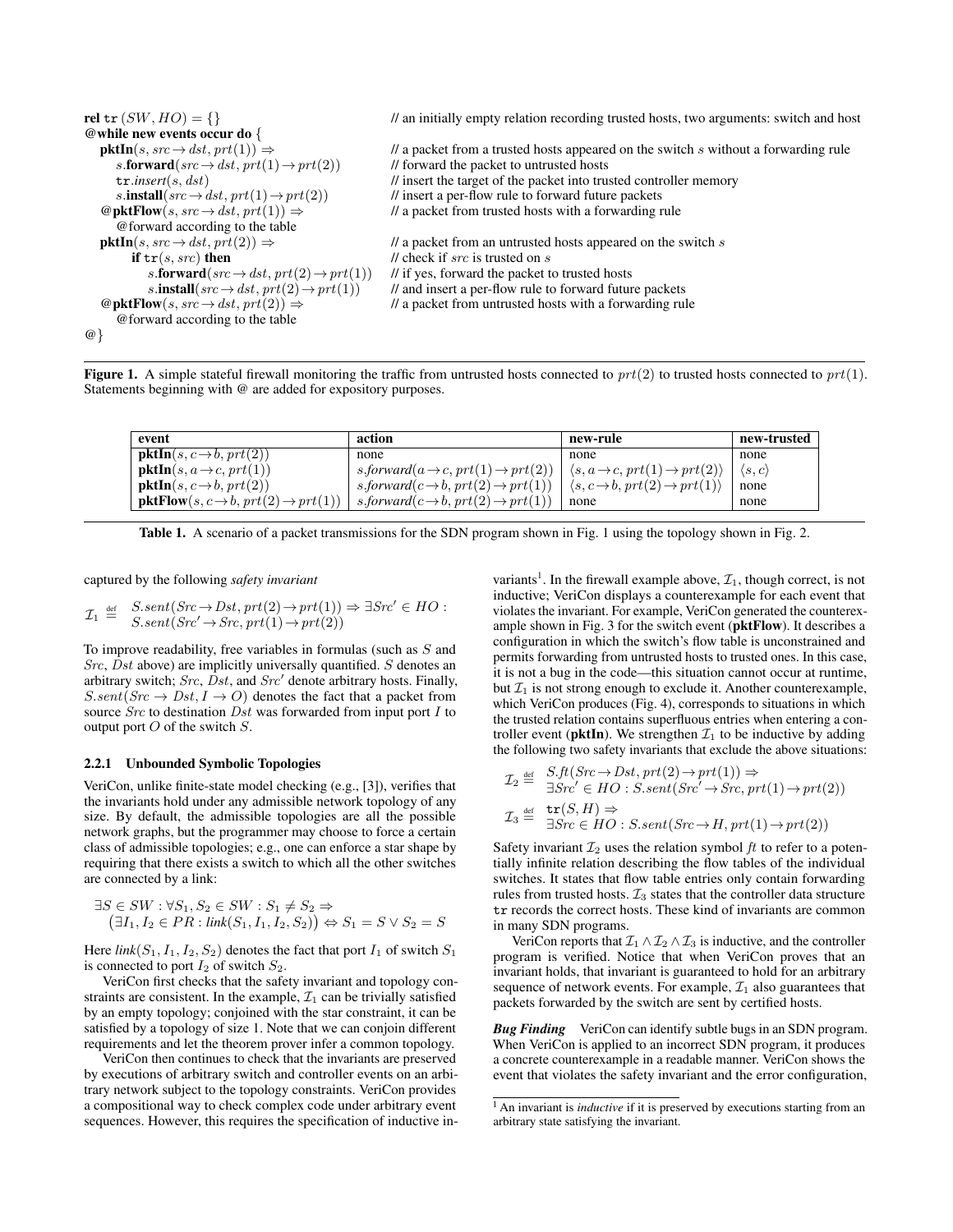

Figure 2. A sample topology for a firewall monitoring the traffic from untrusted to trusted hosts.  $s$  is a switch,  $a$  through  $e$  are hosts:  $a$  and  $b$  are trusted,  $c$ ,  $d$ , and  $e$  are untrusted.



 $$ 

**Figure 3.** A flow-table and a packet  $src \rightarrow dst$  that cause  $\mathcal{I}_1$  to be violated when a packet flow event is executed by the switch s, as the packet arrives at input port in.



 ${\rm pktIn}(s, src \rightarrow dst, prt(2))$ 

Figure 4. A trusted-relation ( $tr$ ) and a packet  $src \rightarrow dst$  that cause  $I_1$  to be violated when a controller event is executed as the packet arrives at port 2 of switch s and is forwarded to the controller.

where the latter includes the concrete topology and the symbolic conditions on packets.

A counter-model generally indicates either an overly-permissive invariant or a real bug in the program. In Section 5, we show an example in which VeriCon detects a real bug in an SDN program.

*On-line Topology Changes* VeriCon handles potential topology changes by assuming that, between events, the topology can transform into another topology satisfying the specified topology invariants. This means that if the program is proven correct, then this proof is robust w.r.t. links going up or down during execution.

# 2.2.2 Inferring Inductive Invariants

In general, writing inductive invariants by hand is very tricky since the programmer needs to specify the set of states after an arbitrary sequence of events. Therefore, VeriCon includes a separate simple utility for inferring invariants using iterated weakest preconditions [5]. The main idea is to strengthen the goal invariants by arbitrary executions of controller and switch events. We start with the goal invariant and perform backward analysis on the event handler code (including flow events). For example,  $\mathcal{I}_2$  is the weakest precondition which guarantees that  $\mathcal{I}_1$  holds after executing the semantics of the switch event  $\mathbf{pktFlow}(s, src \rightarrow dst, prt(2)).$ Also,  $\mathcal{I}_3$  is the weakest precondition which guarantees that  $\mathcal{I}_1$ holds after executing the controller command associated with the  **event. Therefore, VeriCon can infer the** inductive invariant from the  $\mathcal{I}_1$  specification. As shown in Section 5, inductive invariants can often be inferred for simple SDN programs using few strengthening iterations. However, for more complicated programs it may be necessary to apply more advanced invariant inference techniques.

#### 2.3 Limitations

Our current verification methodology is limited in two ways:

- We focus on safety properties. We leave the verification of liveness properties, e.g., that packets must eventually reach their destinations, for future research.
- We assume that events are executed atomically, ignoring out-oforder rule installations. Consistently updating a software-defined network is an important challenge in SDN (see [22]). We plan to address this issue in the future by considering interleavings of rule installations without barriers.

# 3. Symbolically Modeling SDN Properties with First-Order Logic

We now show that many interesting properties of software-defined networks can be naturally expressed in first-order logic. We use relations to model the network topology, the flow tables of the switches, the SDN program's internal state, as well as histories of transmitted packets. Each of the relations is potentially infinite. *CSDN* commands manipulate relations by inserting and removing tuples from relations. Queries over network states are defined using first-order formulas.

#### 3.1 Predefined Relations

Table 2 describes the predefined relations supported by VeriCon. In addition, the programmer also can define her own relation symbols. The relations  $link(S, O, H)$ ,  $link(S_1, I_1, I_2, S_2)$ ,  $path(S, O, H)$ , and  $path(S_1, I_1, I_2, S_2)$  represent the physical network topology. SDN programs generally do not explicitly manipulate these relations, other than populating them based on link-level discovery protocol (LLDP) information reported by SDN switches.

For clarity, a packet header is represented as a pair  $Src \rightarrow Dst$ . Our implementation supports different packet header fields as functions  $PK \rightarrow Values$ . The most interesting built-in relation involving packet headers is  $S<sub>f</sub> t(Src \rightarrow Dst, I \rightarrow O)$ , which represents the switches' forwarding tables. This relation denotes the semantics of the switch and not its concrete storage. For example, the SDN program command s.install( $h \rightarrow *, i \rightarrow o$ ) updates switch s to include a general forwarding rule for all packets from host  $h$  coming from ingress port  $i$  to be forwarded to port  $o$ . This is implemented in OpenFlow by installing a general matching rule based on the source of the packets. The symbolic effect on the *ft* relation is to add *all* the tuples  $S.ft(Src \rightarrow Dst, I \rightarrow O)$  where  $S = s$ ,  $Src = h$ ,  $I = i$ , and  $O = o$  (*Dst* is unconstrained).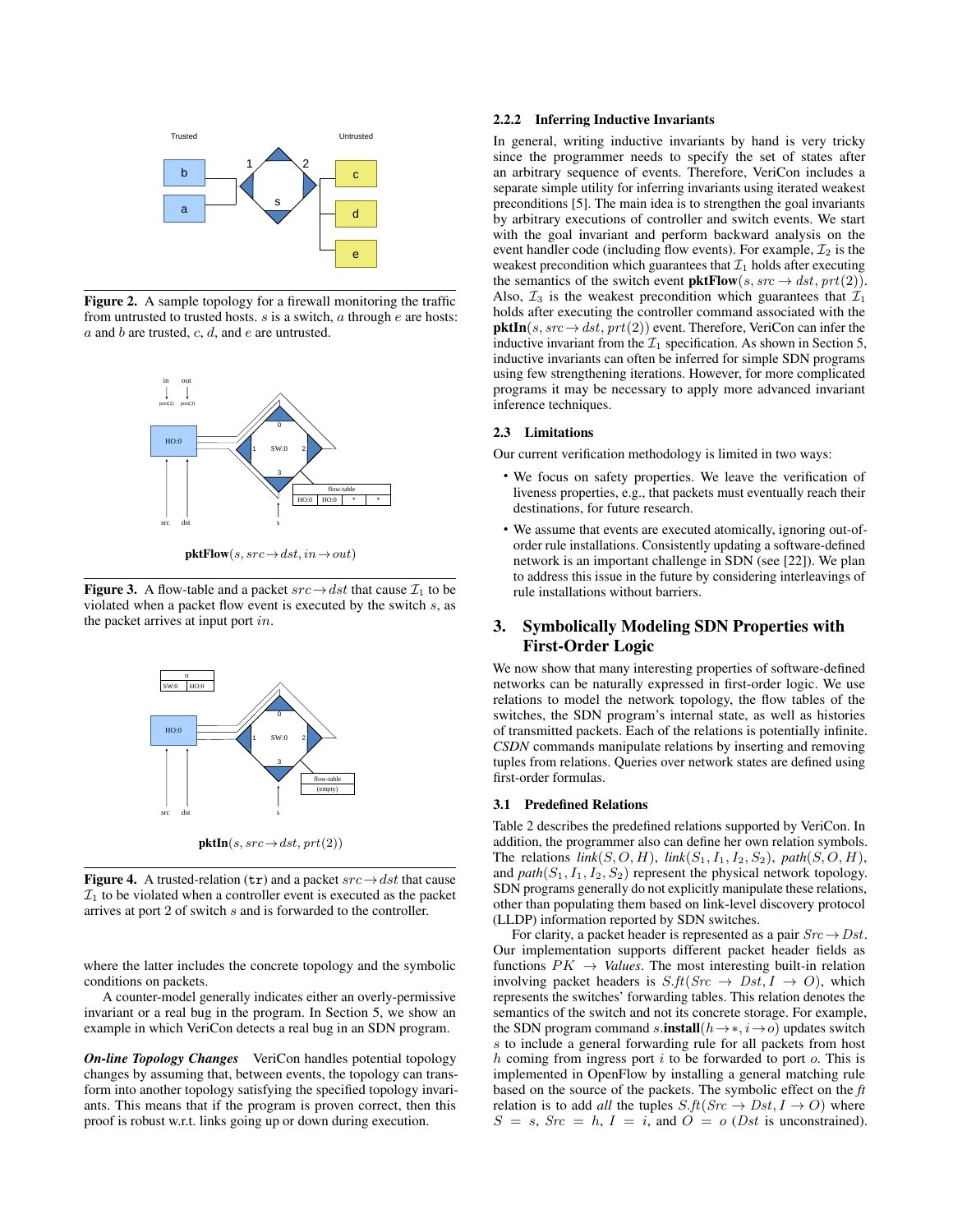| <b>Relation</b>                                 | <b>Attributes</b>                         | <b>Intended Meaning</b>                                                        |
|-------------------------------------------------|-------------------------------------------|--------------------------------------------------------------------------------|
| link(S, O, H)                                   | $S \in SW, O \in PR, H \in HO$            | Host $H$ is directly connected to switch $S$ via port $O$                      |
| $link(S_1, I_1, I_2, S_2)$                      | $S_1 \in SW, I_1, I_2 \in PR, S_2 \in SW$ | Port $I_1$ of switch $S_1$ is directly connected to port $I_2$ of switch $S_2$ |
| path(S, O, H)                                   | $S \in SW, O \in PR, H \in HO$            | There is a path from $S$ via port $O$ to a host $H$                            |
| $path(S_1, I_1, I_2, S_2)$                      | $S_1, S_2 \in SW, I_1, I_2 \in PR$        | There is a path from port $I_1$ of switch $S_1$ to port $I_2$ of switch $S_2$  |
| $S.ft(Src \rightarrow Dst, I \rightarrow O)$    | $S \in SW, Src, Dst \in HO, I, O \in PR$  | Switch S has a rule to forward packets $Src \rightarrow Dst$ arriving from     |
|                                                 |                                           | port I to port $O$                                                             |
| $S. sent(Src \rightarrow Dst, I \rightarrow O)$ | $S \in SW, Src, Dst \in HO, I, O \in PR$  | Packet $Src \rightarrow Dst$ arrived at ingress I is forwarded to egress O     |
| $rcv^{this}(S, Src \rightarrow Dst, I)$         | $S \in SW, Src, Dst \in HO, I \in PR$     | Packet $Src \rightarrow Dst$ is received at ingress port I                     |

Table 2. Built-in relations describing network states.

The effect is handled in the generated verification condition using a first-order formula expressing the weakest precondition of this command by substituting the  $ft$  relation symbol. Sending to egress port  $O = \text{null}$  models dropping packets.

The *history* relation  $S\text{.sent}(p, I \rightarrow O)$  records packets whose header is  $p$  forwarded by a switch  $S$  from ingress port  $I$  to egress port O. This can happen either by executing a forwarding rule at a switch or by sending a packet to the controller which then instructs the switch to forward the packet from  $I$  to  $O$ . This relation records the history of forwarding and is used for reasoning. For example, it occurs in the invariant  $\mathcal{I}_1$  defined in eq (2.2).

Note that " $S.r(\vec{x})$ " is just syntactic sugar for the first-order formula " $r(S, \vec{x})$ ", used to enhance readability.

The predicate  $rcv<sup>this</sup>(S, P, I)$  allows assertions to refer to the packet currently being handled by the switch or the controller code. The examples of such assertions include *transition invariants*, defined below. For a controller event  $\mathbf{pkIn}(s, p, i)$  (respectively, for a switch event **pktFlow** $(s, p, i \rightarrow o)$ ,  $rcv<sup>this</sup>(S, P, I)$  holds if and only if  $S = s$ ,  $P = p$  and  $I = i$ .

# 3.2 Invariants

Fig. 5 shows the syntax of standard (typed) first-order formulas which are used to describe invariants of SDN programs and topology constraints. In the atomic formulas, *Rid* is either a predefined or a user-defined relation. For readability, we write atomic formulas  $r(S, \langle Src, Dst \rangle, I, O)$  as  $S.r(Src \rightarrow Dst, I \rightarrow O)$ , where S denotes an arbitrary switch, Src denotes a source host, Dst denotes a destination host,  $I$  is an input port, and  $O$  is an output port.

VeriCon supports three kinds of invariants:

- (i) The *topo* invariants define the admissible topologies. These are assumed to hold in the initial state. VeriCon checks that these invariants are consistent with *safety* and *trans* invariants and that together they form an inductive invariant that is preserved under the execution of switch and controller events.
- (ii) The *safety* invariants are supposed to hold at the initial state and be preserved for any execution of switch and controller event sequence.
- (iii) The *trans* invariants are checked after the execution of every event. They describe the properties of transitions caused by the event in a similar way to postconditions in procedures.

VeriCon simplifies the verification task by assuming that both switch and controller events are executed atomically. In particular, when the controller executes a sequence of commands the invariant is checked before and after the whole sequence and not after individual commands. It is straightforward to check that the invariant holds after every command. However, this will lead to many false alarms as the code usually assumes atomicity.

|     | $\mathbf{C}$ | True                     | true                       |
|-----|--------------|--------------------------|----------------------------|
|     |              | $Trm = Trm$              | equality                   |
|     |              | $Rid(Trm^*)$             | atomic formulas            |
|     |              | $\forall \alpha$ : Tid.F | universal quantification   |
|     |              | $\exists \alpha$ : Tid.F | existential quantification |
|     |              | $\neg F$                 | negation                   |
|     |              | $F \wedge F$             | conjunction                |
|     |              | $F \vee F$               | disjunction                |
| Trm | $\cdot$ :=   | $\alpha$                 | logical variable           |
|     |              | Fid(Trm)                 | uninterpreted functions    |

Figure 5. A syntax of first-order formulas.

|       | <b>Formula</b>                                                       | <b>Intended Meaning</b>                |
|-------|----------------------------------------------------------------------|----------------------------------------|
| $T_1$ | $\neg\text{link}(S, I_1, I_2, S)$                                    | no self-loops                          |
| $T_2$ | $link(S_1, I_1, I_2, S_2) \Rightarrow$<br>$link(S_2, I_2, I_1, S_1)$ | symmetry of links                      |
| $T_3$ | $rcv^{this}(S, P, I) \Rightarrow$<br>path(S, I, P.src)               | packets arrive from<br>reachable hosts |
| $T_4$ | $prt(M) = prt(N) \Rightarrow M = N$                                  | injective ports                        |

Table 3. Examples of interesting topology invariants for SDNs.

#### 3.2.1 Topology Invariants

First-order logic can express many topology invariants naturally, as shown in Table 3. These invariants are crucial for VeriCon to precisely reason about networks. For example, the invariant  $T_3$ asserts that packets cannot be received from disconnected hosts. Without this invariant the theorem prover may issue false messages. Notice that some of these invariants may not be relevant or need not hold for some topologies. The current implementation provides a library of invariants which can optionally be included in the controller code.

#### 3.2.2 Safety Invariants

VeriCon permits *safety invariants* that define the required consistency of network-wide states. VeriCon checks that every event preserves all the topology and safety invariants. In the firewall example, we check that  $\mathcal{I}_1 \wedge \mathcal{I}_2 \wedge \mathcal{I}_3$  is preserved by the execution of flow and controller events.

#### 3.2.3 Transition Invariants

VeriCon also permits the programmer to define *transition invariants*, which describe the effect of executing event handlers. VeriCon checks that all the transition invariants are satisfied after the execution of every switch and controller event.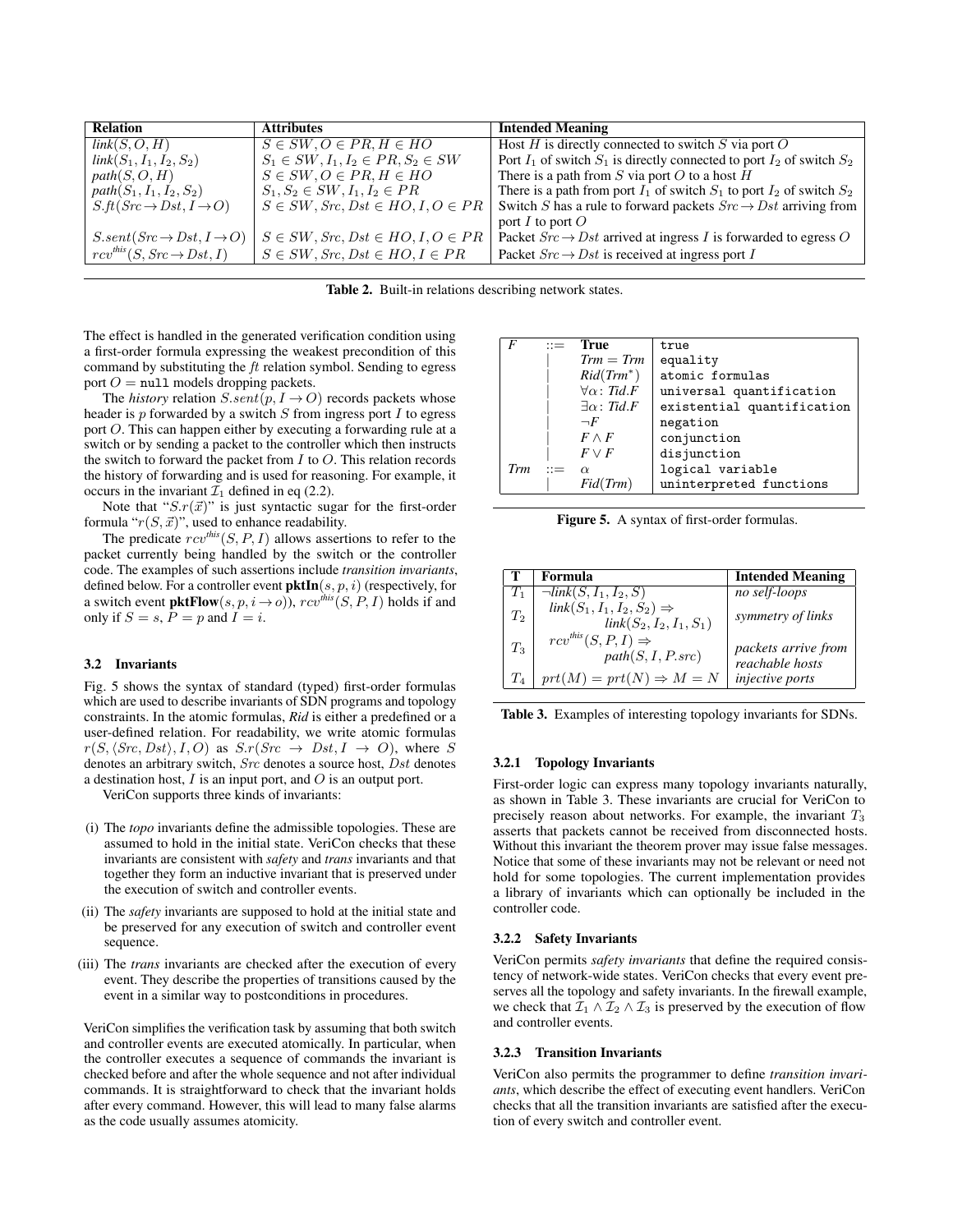| rel connected $(SW, PR, HO) = \{\}$ // new relation with 3 args      |                                  |
|----------------------------------------------------------------------|----------------------------------|
| $pktIn(s, src \rightarrow dst, i) \Rightarrow$                       | // packet from src into dst      |
| var $o:PR$                                                           | // var. for egress ports         |
| connected. <i>insert</i> $(s, i, src)$                               | // learn a new connection        |
| if connected(s, o, dst) then                                         | // if dest. is already known     |
| s.forward $(\mathit{src} \rightarrow \mathit{dst}, i \rightarrow o)$ | // forward the packet            |
| s.install $(src \rightarrow dst, i \rightarrow o)$                   | $\frac{1}{2}$ install a new rule |
| else s.flood $(src \rightarrow dst, i)$                              | // flood if dest. is unknown     |

Figure 6. A simple learning switch controller code

A simple example of a transition invariant is the absence of "black holes", i.e., packets are never dropped. This is expressed as

$$
rcv^{this}(S, Src \to Dst, I) \Rightarrow \exists O \in PR : S. sent(Src \to Dst, I \to O)
$$

The latter invariant does not hold in the firewall example since it drops packets from untrusted hosts. However, the invariant does hold for the simple learning switch shown in Fig. 6. This SDN program learns connected hosts as soon as new packets from them appear. When a packet arrives, it is forwarded to the port to which the destination host is connected or, if this port is unknown, the packet is sent via flood to all the ports excluding the input port.

Interestingly, with VeriCon one can even state (and prove) that the learning switch SDN program correctly forwards packets. One way to express this using the transition invariant

trans: 
$$
rcv^{this}(S, Src \to Dst, I) \land O \neq I \land path(S, O, Dst) \Rightarrow
$$
  
 $S.sent(Src \to Dst, I \to O)$ 

However, VeriCon reports that this invariant is violated in network topologies where multiple ports can be used to reach hosts. We can restrict the topology by adding an extra topology invariant

$$
topo: \quad path(S, I_1, H) \land path(S, I_2, H) \Rightarrow I_1 = I_2
$$

Alternatively, it is possible to state the correctness of the learning switch in networks with multiple outgoing ports using the formula  $L_4$  shown in Table 4. Here,  $O_1$  quantifies over the existence of path and  $O_2$  denotes the port chosen by the flood command or via learning. This invariant is a bit complicated since it deals with situations in which there are multiple ports leading to the destination host. In fact, it is possible to show that the learning switch also correctly learns the connections using the invariants shown in Table 4.

#### 4. Verifying Controller Programs

This section defines the *CSDN* language, a simple imperative language for writing SDN programs, with an eye towards making verification tractable. The only data structures in *CSDN* are relations, which model both the internal state of the controller and the flow tables. *CSDN* commands can query and update the relations. As shown later, updates to relations are expressible using Boolean operations, a fact which greatly simplifies the verification task. As a result, Z3 is able to precisely reason about many interesting properties, as discussed in Section 4.3.

#### 4.1 The *CSDN* Language

Fig. 7 describes the abstract syntax of *CSDN*. The SDN program first declares external relations, initializes these relations, and specifies constraints on the network topology. Unless the programmer restricts the set of admissible topologies (using the keyword topo), all topologies are admissible. The programmer can initialize userdefined relations and specify controller-specific invariants. The builtin relations  $sent$ ,  $recv$  and  $ft$  are initially empty by default. Events have attributes that include the switch where they occur (denoted by

s), the sending host ( $src$ ), the receiving host ( $dst$ ), and the ingress port at which the packet arrives at the switch  $(i)$ .

The controller code reacts to events by performing a sequence of (conditionally executed) commands. The command assume *F* instructs the verifier to assume that *F* holds in the sequel, whereas the command assert *F* causes the verifier to produce an error if *F* does not hold. The insert and remove commands are used to update a given relation with a set of tuples. The flood command forwards a packet to all switch ports except the packet's ingress port. For readability, we define an install command as shorthand for updating the flow table of the relevant switch and a forward command to encode sending the current packet, i.e.,

$$
S.\text{install}(P, I \to O) \stackrel{\text{def}}{=} \text{ft}.\text{insert}(S, P, I \to O)
$$
  

$$
S.\text{forward}(P, I \to O) \stackrel{\text{def}}{=} \text{sent}.\text{insert}(S, P, I \to O)
$$

#### 4.2 From Programs to Formulas

We now show how to convert *CSDN* programs into first-order formulas, which can be fed into the theorem prover. We use the standard Dijkstra's weakest (liberal) precondition calculus, originally invented for specifying the meaning of guarded commands [5]. The main idea is to compute a weakest formula in first-order logic that ensures that execution of a command  $c$  leads to the state satisfying a postcondition Q. Such formula is called the *weakest liberal precondition*  $wp[[c]](Q)$ . The formula  $wp[[c]](Q)$  can be used to check the correctness of  $c$  for a given precondition  $P$  by asserting that  $P \Rightarrow wp[[c]](Q)$ . Alternatively, models of  $P \land \neg wp[[c]](Q)$  are counterexample to the fact that  $Q$  holds when  $c$  is executed on states satisfying  $P$ . Finally,  $I$  is an inductive invariant for a command  $c$ if and only if  $I \Rightarrow wp[[c]](I)$ . Notice that these rules only apply to prove the safety of the networks.

Table 5 contains syntax directed rules for computing the weakest (liberal) preconditions of *CSDN* commands. These rules compute a formula representing the largest set of states from which a command executes without failure, thus defining the axiomatic meaning of *CSDN* commands. The first section defines the meaning of atomic commands. The second section defines the meaning of controller and switch events. For brevity, we omit the rules for the while-loops (e.g., see [7]), which assert that (i) the loop invariant initially holds, (ii) that the loop invariant is preserved by the loop body, and (iii) that the loop invariant and the negation of program condition imply the postcondition.

It is interesting to note that destructive updates to relations (insertions and removals) are simply handled using Boolean operations. An alternative is to use a version of McCarthy [18] store functions specialized to updating relations in the way Table 5 prescribes. However, in our case, this just introduces more overhead than savings because relations are never passed as first-class objects and there are no nested access patterns, where McCarthy stores are known to provide a more succinct representation.

Controller events  **are assumed to be triggered** when a packet arrives at a switch and there is no entry in the flow table for handling this packet. Switch events  $\mathbf{pktFlow}(s, p, i \rightarrow o)$ represent a new packet arriving at a switch and being handled according to an existing entry in the flow table. Observe that this existing packet-handling rule can use the output port null to drop the packet. We will slightly abuse the notation, as flow events are implicit and do not include commands. We call events and their commands *guarded commands*.

*Priorities* The OpenFlow standard supports priorities that allow a programmer to install some rules without removing existing rules. Only the flow rule with the maximal priority is executed. We implement flow tables with priorities by including an extra column in ft. Accordingly, the semantics of the flow event from Table 5 is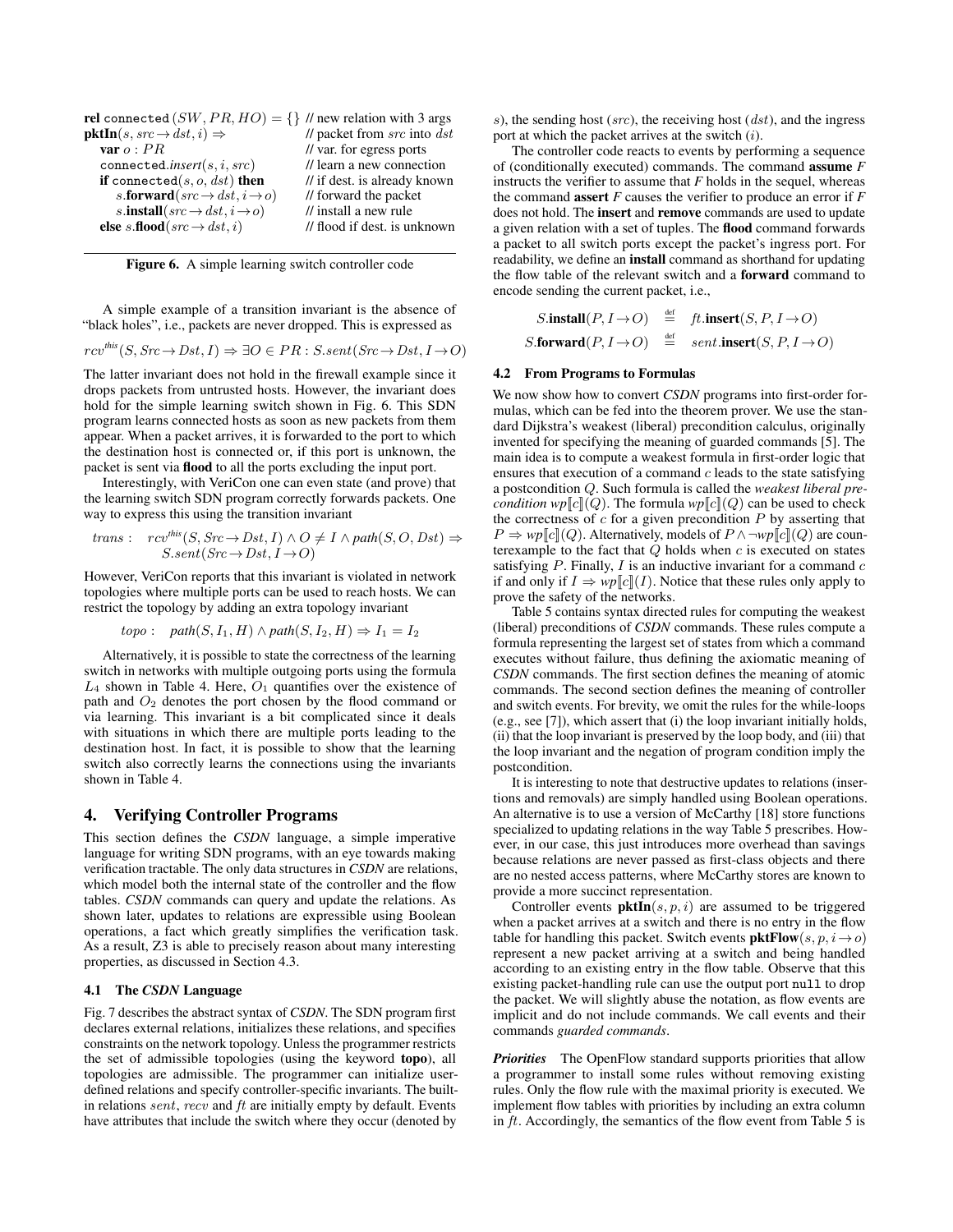|             | Formula                                                                                                                                                                                                               | <b>Intended Meaning</b>               |
|-------------|-----------------------------------------------------------------------------------------------------------------------------------------------------------------------------------------------------------------------|---------------------------------------|
|             | $L_1$ $S.ft(Src \to Dst, I \to O) \Rightarrow path(S, O, Dst)$                                                                                                                                                        | Correctly learned connections         |
|             | $L_2$ connected $(S, I, H) \Rightarrow path(S, I, H)$                                                                                                                                                                 | Consistent SDN program data structure |
|             | $L_3$ $S.ft(Src \to Dst, I \to O) \Rightarrow$ connected(S, I, Src) $\land$ connected(S, O, Dst)                                                                                                                      | Consistent learning                   |
| $L_{\rm 4}$ | $rcv^{this}(S, Src \rightarrow Dst, I) \land (\exists O_1 \in PR : O_1 \neq I \land path(S, O_1, Dst)) \Rightarrow$<br>$\exists O_2 \in PR : path(S, O_2, Dst) \wedge S sent(Src \rightarrow Dst, I \rightarrow O_2)$ | Guranteed forwarding                  |

**Table 4.** Invariants for the learning switch.  $L_1, L_2, L_3$  are safety invariants and  $L_4$  is a transition invariant.

| $Ctrl ::=$  | $Init^*(Evnt \Rightarrow Cmd)^*$        | controller           | $Var ::=$  | var $Id$ : Tid                    | local variable        |
|-------------|-----------------------------------------|----------------------|------------|-----------------------------------|-----------------------|
|             | <i>Init</i> ::= <b>rel</b> $Rid(Tid^*)$ | declare relation     | $Cmd ::=$  | skip                              | do nothing            |
|             | rel $Rid(Tid^*) = (Pred^*)^*$           | with initialization  |            | <i>Id.</i> <b>flood</b> $(EXp^*)$ | flood to all ports    |
|             | var $Id$ : Tid                          | new variable         |            | assume $F$                        | assume that $F$ holds |
|             | <b>topo</b> $Fid : F$                   | topology invariant   |            | assert $F$                        | assert that $F$ holds |
|             | $inv$ Fid: $F$                          | safety invariant     |            | $Rid$ . insert $(Pred^*)$         | relation insertion    |
|             | trans $Fid : F$                         | transition invariant |            | $Rid$ <b>remove</b> $(Pred^*)$    | relation removal      |
| $Event ::=$ | <b>pktIn</b> $(Exp^*)$                  | packet-in event      |            | if Cond then $Cmd^*$ else $Cmd^*$ | conditional           |
| $Exp ::=$   | $const \mid Id$                         |                      |            | while $Cond$ inv $F$ do $Cmd$     | while-loop            |
|             | $Cond ::=$ True   False                 | boolean values       |            | $Id = Exp$                        | variable assignment   |
|             | $Rid (Exp^*)$                           | tuple in a relation  |            | Cmd Cmd                           | sequence              |
|             | $Exp = Exp$                             | equality             |            | $\{Var^*Cmd\}$                    | block of commands     |
|             | $\neg Cond$                             | negation             | $Pred ::=$ | Exp                               | restrict to values    |
|             | $Cond \wedge Cond$                      | conjunction          |            | $Pred \wedge Pred$                | conjunction of preds  |
|             | $Cond \vee Cond$                        | disjunction          |            | $*$                               | wildcard              |

Figure 7. The abstract syntax of *CSDN*. *F* is a first-order formula defined in Fig. 5.

 $wp[\![\textbf{skip}]\!](Q) \stackrel{\text{def}}{=} Q$ *wp* [assume  $F$ ]  $(Q) \stackrel{\text{def}}{=} F \Rightarrow Q$ *wp* [assert  $F$ ] (Q)  $\stackrel{\text{def}}{=} F \land Q$  $wp[r].$ insert  $P \rrbracket(Q) \stackrel{\text{def}}{=} Q[r(\vec{x}) \vee \llbracket P \rrbracket_{FO}(\vec{x})/r(\vec{x})]$ *wp*[[*r*.**remove**  $P$ ]](Q)  $\stackrel{\text{def}}{=} Q[r(\vec{x}) \wedge \neg[P]$  *FO*( $\vec{x}$ )/ $r(\vec{x})$ ]  $wp[[s.\textbf{float}(p, i)]](Q) \stackrel{\text{def}}{=} Q[S.sent(P, I, O) \vee (S = s \wedge P = p \wedge I = i \wedge O \neq i \wedge O \neq null)/S.sent(P, I, O)]$ *wp*[[if *b* then  $c_1$  else  $c_2$ ] $(Q) \stackrel{\text{def}}{=} (b \Rightarrow wp[[c_1]](Q)) \land (\neg b \Rightarrow wp[[c_2]](Q))$  $wp[[c_1;c_2]](Q) \stackrel{\text{def}}{=} wp[[c_1]](wp[[c_2]](Q))$  $wp[\![\mathbf{pktIn}(s, p, i) \Rightarrow c]\!](Q) \stackrel{\text{def}}{=} (rcv^{this}(s, p, i) \land \neg \exists O : PR. s.ft(p, i \rightarrow O)) \Rightarrow wp[\![c]\!](Q)$  $wp[\![\mathbf{pktFlow}(s,p,i,o) \Rightarrow ``\mathbf{forward}''\!](Q) \stackrel{\text{def}}{=} (rcv^{this}(s,p,i) \land s\text{.}ft(p,i \to o)) \Rightarrow wp[\![s\text{.forward}(p,i,o)\!](Q)$ 

**Table 5.** Rules for computing weakest (liberal) preconditions for *CSDN* programs.  $Q[\psi/\varphi]$  denotes the substitution of all occurrences of  $\varphi$  in Q by  $\psi$ . The meaning of predicates  $[P]_{FO}$  is a first-order formula over r's columns defined in Table 6.

| $[\exp]_{FO}(t) \stackrel{\text{def}}{=} exp = t$                                                                                                                     |
|-----------------------------------------------------------------------------------------------------------------------------------------------------------------------|
| $\mathbb{F}\left[\mathbb{Z}_{FO}(t)\right]^{\text{def}}$ True                                                                                                         |
| $\  [P_1 \wedge P_2]_{FO}(t) \stackrel{\text{def}}{=} [P_1]_{FO}(t) \wedge [P_2]_{FO}(t)$                                                                             |
| $\boxed{\llbracket P_1, P_2, \ldots, P_k \rrbracket_{FO}(t_1, t_2, \ldots, t_k) \stackrel{\text{def}}{=} \bigwedge_{i=1}^k \llbracket P_i \rrbracket_{FO}(t_i) \mid}$ |

Table 6. Converting predicates into first-order formulas. The meaning of predicates  $\overline{P}$  is a first-order formula over the columns of the relation.

modified as

$$
\begin{array}{c} {\it wp}[\![{\bf pktFlow}(s,p,i,o) \Rightarrow ``{\bf forward}'']\!](Q) \stackrel{\rm def}{=} \\ ({\it rcv}^{\it this}(s,p,i) \land \exists \alpha \colon {\it PRI}.\ {\it maxft}(\alpha,s,p,i,o)) \Rightarrow \\ {\it wp}[\![{\bf s.forward}(p,i,o)]\!](Q) \end{array}
$$

with  $PRI = Nat$ . Here, predicate  $\text{maxft}(\alpha, s, p, i, o)$  denotes the fact that  $\alpha$  is the maximal priority for the matching flow rules, i.e., s.ft( $\alpha, p, i \rightarrow o$ ) and

$$
\forall \alpha': PRI, O': PR. s.ft(\alpha', p, i \to O') \Rightarrow \alpha' \leq \alpha.
$$

#### 4.3 From Formulas to Theorems and Models

Our evaluation in Section 5 shows that the verification conditions can be solved by Z3. The invariants we encountered so far were all restricted to formulas with a quantifier prefix ∀∃. Proving such invariants could easily be highly intractable and we explain the apparent ease based on the following observation:

*Observation: Instantiation dependencies are shallow*. By inspecting verification conditions from *CSDN* programs we observed that the formulas could be proved or disproved using relatively few instantiations. The reason is that the formulas do not contain opportunities for *pumping*. In other words, instantiations do not produce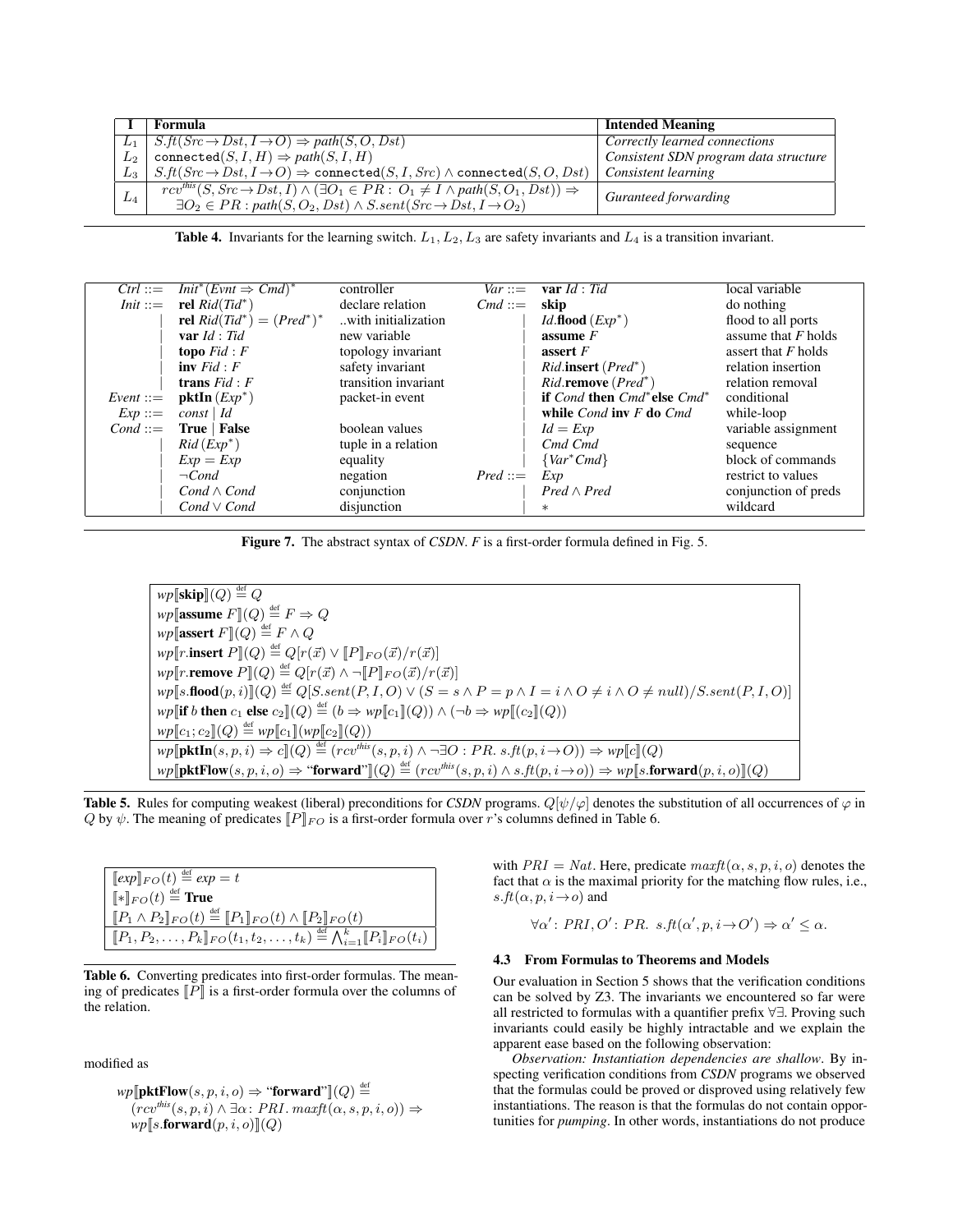new opportunities for instantiations. For example, when Skolemizing  $\mathcal{I}_3 \wedge \neg \mathit{wp}[c](\mathcal{I}_3)$  we obtain a formula of the form (Skolem functions have hats, and the transition relation is abstracted as  $\rho$ ):

$$
\mathbf{tr}(S, H) \Rightarrow S.\mathit{sent}(\widehat{\mathit{Src}}(S, H) \to H, \mathit{prt}(1) \to \mathit{prt}(2))
$$
  

$$
\land \quad \rho(\mathbf{tr}, \mathit{sent}, \mathbf{tr}', \mathit{sent}')
$$

$$
\wedge \quad \overleftrightarrow{\mathtt{tr}'(\hat{S}, \hat{H})}
$$

 $\wedge \quad \forall \textit{Src} \in HO : \neg \hat{S}.sent'(\textit{Src} \rightarrow \hat{H}, \textit{prt}(1) \rightarrow \textit{prt}(2))$ 

The opportunities for instantiating  $Src$  is limited to  $\widehat{Src}(S, H)$ .

#### 4.4 Strengthening of Invariants

To ease the burden of writing inductive invariants, we implement a technique of strengthening for state invariants. The idea is to apply iteratively the weakest precondition operator *wp* to a given invariant I. Since the invariants are expressed as arbitrary first-order formulas, the stabilization checking is expensive in general. Therefore, we apply *wp* only finitely many times with the number of iterations limited by the user. Formally, for an event (a guarded command) e and a formula  $\phi$ , we recursively define the *n*-strengthening by

$$
Str^{(0)}(\phi, e) = \phi
$$
  

$$
Str^{(n+1)}(\phi, e) = Str^{(n)}(\phi, e) \wedge wp[[e]](Str^{(n)}(\phi, e)).
$$

Given a set of events E, the function  $Str^{(n)}(\phi, E)$  iteratively applies  $Str^{(n)}(\phi, e)$ , for all  $e \in E$ , in some order.

For each state invariant  $I$ , we instead try to verify its version n-strengthened by all events of *Prog*. All values of n are tried consequently from 0 to a bound provided by the user until all invariants are proven. If the tool fails to generate inductive invariants from the given ones within the bounded number of iterations, respective counterexamples are returned. In most of our experiments,  $n = 1$  was sufficient to obtain invariants strong enough to prove their inductiveness.

#### 5. Preliminary Experience

This section describes our preliminary experience with implementing VeriCon using Z3 and applying it to SDN programs. The program code and the invariants for both correct and incorrect programs are available online  $2$ . The rest of the section is organized as follows: Section 5.1 describes the actual implementation; Section 5.2 describes our experience applying VeriCon to correct programs; and Section 5.3 describes our experience applying VeriCon to incorrect programs and to programs with incorrect invariants.

All experiments were performed on an Intel i5 1.3GHz, 4GB, MacBook Air running OSX 10.8.5.

#### 5.1 Implementation

We implemented the pseudocode shown in Fig. 8 in Python using the Z3 Python API. We use PLY (Python Lex-Yacc) to parse *CSDN* programs annotated with: (i) topology invariants; (ii) safety invariants; and (iii) transition invariants. The VC generator uses the rules of Table 5 to compute verification conditions.

The tool accepts as input a *CSDN* program *Prog* and a number  $n_{\text{max}}$  limiting the depth of invariant strengthening (default value is 0). First, we check that the topology constraints are consistent with the initial states of the network. Then, for each value  $n$  from 0 to a  $n_{\text{max}}$  we proceed as follows. We strengthen the safety invariants with n applications of *wp* for all events of *Prog*. We check that the strengthened safety invariants hold for the initial states under the topological assumptions. We then check that the topology, the strengthened safety invariants, and the transition invariants are preserved by the execution of arbitrary events executed on every VeriCon( $Prog, n_{\text{max}}$ )

Let *Topo* be the set of topology invariants in *Prog*

Let *Inv* be the set of safety invariants in *Prog* Let *Trans* be the set of transition invariants in *Prog*

Let *Event* be the set of events of *Prog*

Let *Init* be the formula describing the initial states of *Prog* **if** not *SAT*(*Init* ∧ ( $\bigwedge$  *Topo*))

then return *topology and initial conditions are incompatible* for  $n = 0$  to  $n_{\text{max}}$  do

Let  $Inv^{\#} = \{Str^{(n)}(I, Event) \mid I \in Inv \}$  // strengthened invs Let Ind  $\stackrel{\text{def}}{=} \bigwedge (Inv^{\#} \cup Topo)$  // candidate inductive formula **if** there exists  $I \in Inv^{\#}$  s.t.  $SAT(Init \wedge (\wedge Topo) \wedge \neg I)$ then report I *does not hold on initial states* **if** there exist  $ev \in Event$  and  $I \in Inv^{\#} \cup Topo \cup Trans$ s.t. *SAT*(*Ind*  $\land \neg wp[ev](I)$ )

then report I *is not provable on event* ev *using Ind* else return *all proved*



admissible state. If this is not the case, we convert the model generated by Z3 into a readable counterexample in a graphical form, by means of the GraphViz library.

#### 5.2 Verification Examples

Table 7 shows the running times of VeriCon on correct SDN programs. It was natural to express safety invariants using first-order logic. The table provides the number of goal safety and transition invariants that we verified, e.g., consistency of controller structures and that all the flows satisfy the intended access policy. Additionally, it shows the number of auxiliary invariants that make the goal invariants inductive. In most cases, the auxiliary invariants can be inferred automatically by the tool using one strengthening iteration. The only case in which one iteration did not suffice is the Resonance example.

#### 5.2.1 A Stateless Firewall

Fig. 9 describes a firewall with the same functionality as the stateful firewall presented in Fig. 1, except it requires fewer interactions with the SDN program (via controller events), making it more scalable. The main idea is that the SDN program uses the power of OpenFlow to simultaneously install two rules at the switch for source and target packets.

#### 5.2.2 A Firewall with Migration

One of the interesting issues in network management is coping with host migration. Fig. 10 shows a firewall implementation that supports migration of trusted hosts. We say that a host is trusted if it either sent/received (on some switch) a message through/from port 1. Thus, when a trusted host migrates to a new switch, the controller will remember it was trusted before and will allow communication from either port.

#### 5.2.3 Network Authentication with Learning

The *CSDN* program in Fig. 11 is inspired by the code in Resonance [19]. It presents a composition of a learning switch with authentication. In general, composing two network protocols is hard. However, the code is written in a way that enables verification of the composed program with respect to many desired properties. Our approach allows us to verify all the usual properties of a learning switch, as well as the consistency of flow tables with the access directory relation maintained by the controller, and that all packet flows satisfy the intended access policy.

<sup>2</sup> http://www.cs.tau.ac.il/~shachar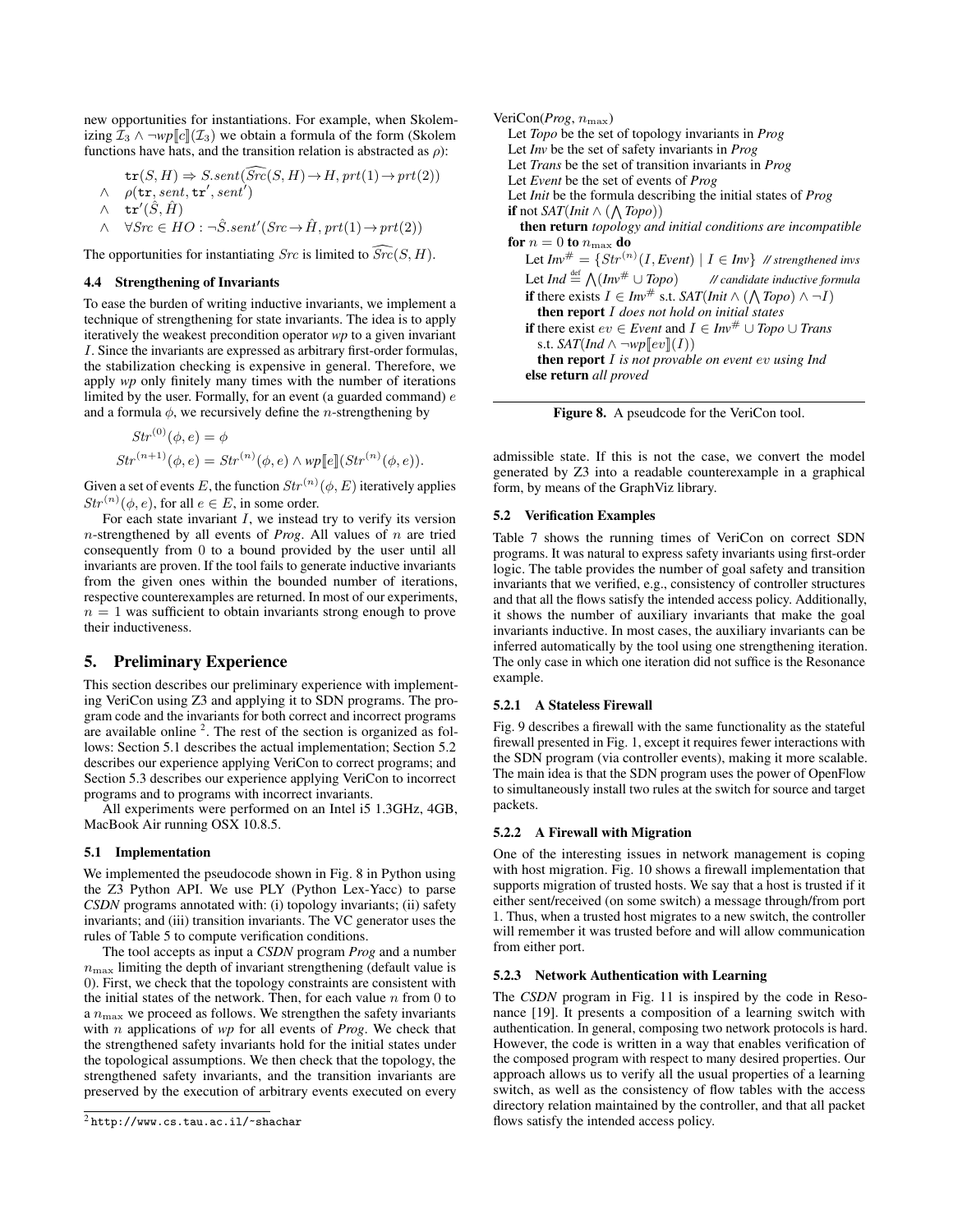| Program                   | <b>Description</b>                          |               | <b>LOC</b> |          | Inv  |     |          | VС   |    | <b>Time</b> |
|---------------------------|---------------------------------------------|---------------|------------|----------|------|-----|----------|------|----|-------------|
|                           |                                             | TOT           | <b>MAX</b> |          | goal | aux | auto     | #    | Α  |             |
| Firewall                  | Simple stateful firewall, Fig. 1.           |               |            |          |      |     |          | 998  | 24 | 0.12s       |
| <b>StatellessFirewall</b> | Simple stateless firewall, Fig. 9.          |               |            | $\Omega$ |      |     |          | 446  | 12 | 0.06s       |
| FirewallMigration         | Firewall with migrating hosts, Fig. 10.     |               |            |          |      | ◠   |          | 186  | 36 | 0.16s       |
| Learning                  | Simple learning switch, Fig. 6              | $\circ$<br>δ. |            |          | ◠    | 3   |          | 1251 | 18 | 0.16s       |
| Auth                      | Authentication on the network with a learn- | 15            | 14         | 4        | 6    | 3   |          | 2284 | 23 | 0.21s       |
|                           | ing controller switch, Section 5.2.3        |               |            |          |      |     |          |      |    |             |
| Resonance                 | Learning switch with<br>authentication      | 93            | 92         | 16       |      | 3   | $\Omega$ | 6319 | 24 | 0.21s       |
|                           | from [19], Section 5.2.4.                   |               |            |          |      |     |          |      |    |             |
| <b>Stratos</b>            | Forwarding traffic through a sequence of    | 29            | 28         | 4        | 3    | 0   | $\Omega$ | 1493 | 16 | 0.09s       |
|                           | middleboxes [8, 21], Section 5.2.5          |               |            |          |      |     |          |      |    |             |

Table 7. Running times for *VeriCon* on correct SDN controller programs. LOC — the number of code lines where MAX is the maximal number of lines per event and TOT is the total number. Rel — the number of user provided relations in the controller code. Inv — specification safety and transition invariants: the number of goal invariants, the number of auxiliary invariants that make goal invariants inductive, and the number of auxiliary invariants automatically inferred by the tool, respectively. VC — the tool generated verification conditions: # — total number of sub-formulas,  $\forall$  — quantifier nesting. Time — the running times for Z3.

| $\mathbf{pktIn}(s, src \rightarrow dst, prt(1)) \Rightarrow$  | // packet from a trusted host                                           |
|---------------------------------------------------------------|-------------------------------------------------------------------------|
| s.forward( $src \rightarrow dst, prt(1) \rightarrow prt(2)$ ) | // forward the packet to untrusted hosts                                |
| s.install(* $\rightarrow$ dst, prt(1) $\rightarrow$ prt(2))   | $\ell$ insert a rule to forward future packets targeted at $dst$        |
| s.install( $dst \rightarrow *, prt(2) \rightarrow prt(1)$ )   | $\frac{1}{2}$ insert a rule to forward future packets coming from $dst$ |



| rel $tr(HO) = \{\}$                                           | // declare a relation of trusted hosts (initially empty)              |
|---------------------------------------------------------------|-----------------------------------------------------------------------|
| $pktIn(s, src \rightarrow dst, prt(1)) \Rightarrow$           | // packet from a trusted host                                         |
| s.forward( $src \rightarrow dst, prt(1) \rightarrow prt(2)$ ) | // forward the packet to untrusted hosts                              |
| tr.insert(ds)                                                 | $\frac{1}{\sqrt{2}}$ insert <i>dst</i> into trusted controller memory |
| tr.insertsrc)                                                 | // insert src into trusted controller memory                          |
| s.install( $src \rightarrow dst, prt(1) \rightarrow prt(2)$ ) | // insert a per-flow rule to forward future packets                   |
| $pktIn(s, src \rightarrow dst, prt(2)) \Rightarrow$           | // packet from a presumably untrusted host                            |
| if $tr(src)$ then                                             |                                                                       |
| s.forward( $src \rightarrow dst, prt(2) \rightarrow prt(1)$ ) | // forward the packet to trusted hosts                                |
| s.install( $src \rightarrow dst, prt(2) \rightarrow prt(1)$ ) | // insert a per-flow rule to forward future packets                   |

Figure 10. A simple stateful firewall monitoring the traffic from untrusted to trusted hosts with migrating hosts.

| $\mathbf{var}$ authServ : $HO$                          | // a designated host is an authentication server                                 |  |  |  |
|---------------------------------------------------------|----------------------------------------------------------------------------------|--|--|--|
| $rel \text{auth}(HO) = \{\text{authServ}\}\$            | // declare a relation of authenticated hosts (initially, contains authServ only) |  |  |  |
| <b>rel</b> connected( <i>SW</i> , $PR$ , $HO$ ) = {}    | // declare a relation with three arguments to store learned connections          |  |  |  |
| $\mathbf{pktIn}(s, src \rightarrow dst, i) \Rightarrow$ | // unknown packets                                                               |  |  |  |
| connected.insert $(s, i, src)$                          | // learn a new connection                                                        |  |  |  |
| if $src = \text{authServ}$ then                         | // received a message from the authentication server                             |  |  |  |
| $\texttt{auth.insert}(\textit{dst})$                    | // destination is now authenticated                                              |  |  |  |
| if auth $(src) \wedge \text{auth}(dst)$ then            | // got a packet from an authenticated host to an authenticated host              |  |  |  |
| var $o:PR$                                              | // a local variable for egress port                                              |  |  |  |
| if connected(s, o, dst) then                            | // destination of the packet is already learned                                  |  |  |  |
| s.forward $(src \rightarrow dst, i \rightarrow o)$      | // forward the packet                                                            |  |  |  |
| s.install $(src \rightarrow dst, i \rightarrow o)$      | $\frac{1}{2}$ install a new rule                                                 |  |  |  |
| else s.flood(src $\rightarrow$ dst, i)                  | // otherwise flood the packet                                                    |  |  |  |
| else                                                    | // the sender is not authenticated (hence, it is not authServ)                   |  |  |  |
| if $dst = \text{authServ}$ then                         | // the sender is a "normal" host trying to pass the authentication process       |  |  |  |
| s.flood( $src \rightarrow dst, i$ )                     | // flood the packet                                                              |  |  |  |
|                                                         |                                                                                  |  |  |  |

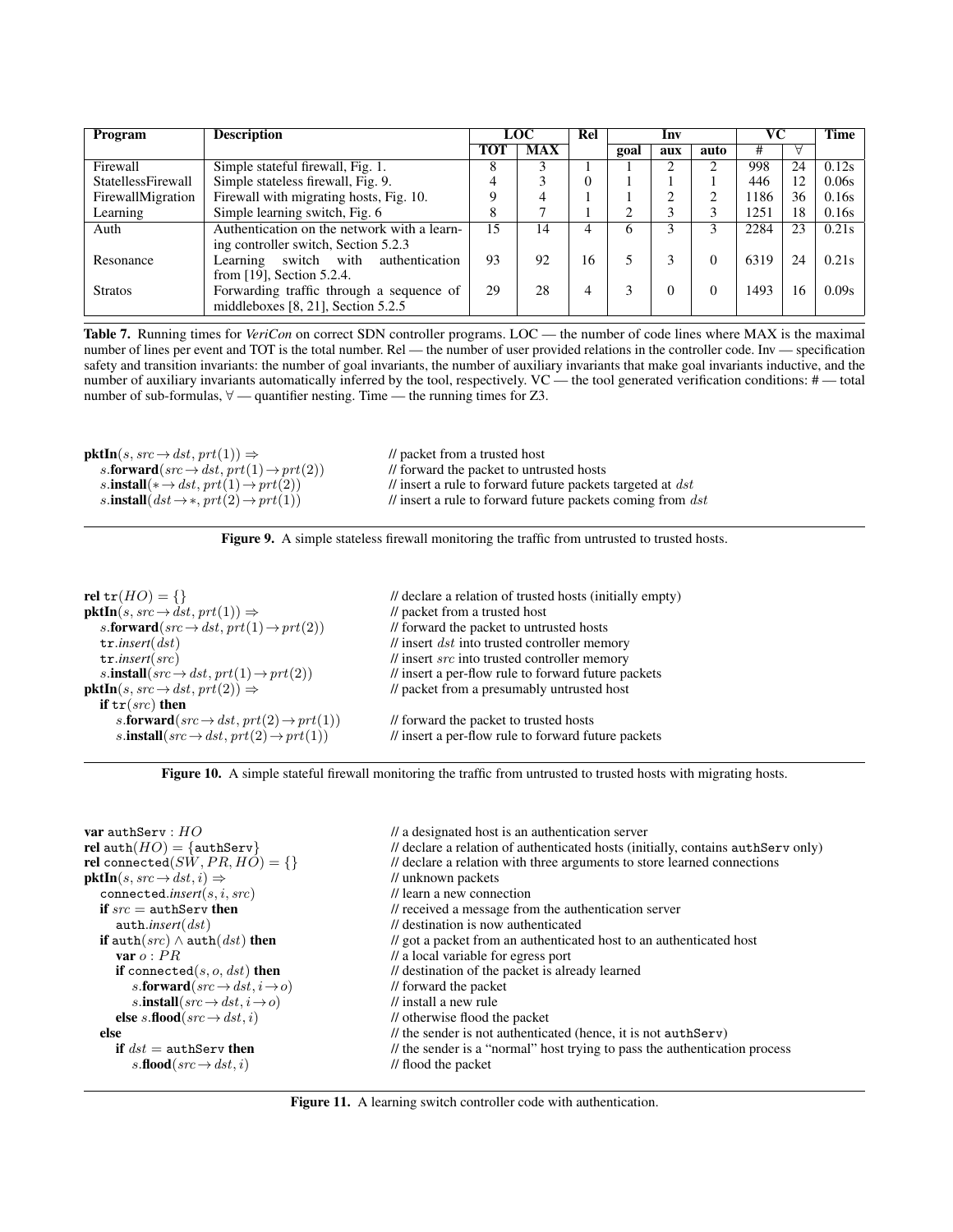#### 5.2.4 The Resonance Example

We implemented a simplified version of Resonance [19], an access control approach for host authentication in enterprises. Unlike the original work, we do not model redirection of the web-traffic.

In Resonance, a host could be in one of four states: (i) Registered, (ii) Authenticated, (iii) Operational, or (iv) Quarantined. For each state there are dedicated management servers, and a host is only allowed to communicate with the servers responsible for its current state. Once a host is marked as operational, we allow it to communicate with other operational hosts.

Transition between host states is controlled by the network management servers, which notify the controller on changes in the authentication procedure. The host becomes authenticated if the authentication servers approve its registration, and operational when it gets scanned, by some scanning server, and is found to be free of vulnerabilities. As the scanning servers perform random scans on hosts, a host may become quarantined at any given time (if it was authenticated before).

The key invariants we verified are (1) the installed flow rules satisfy the access policy, and (2) all packet flows in the network respect the policy, i.e., a packet is dropped if and only if it violates the policy.

#### 5.2.5 The Middlebox Composition Example

We implemented a simple application to forward traffic through a sequence of middleboxes, similar to the traffic steering performed by Stratos [8] and SIMPLE [21]. However, unlike these more advanced frameworks, our implementation does not handle middleboxes that modify packet headers or terminate connections, nor does our application perform any weighted selection of middlebox instances. Furthermore, we reactively install rules for each middlebox when the first packet of each flow (where a flow is defined by a pair of source and destination IP addresses) is emitted by the previous middlebox in the sequence. Currently, we have only considered a simple case of one switch in the network. We have verified that the flow table is consistent with the specification of Stratos' chains which implies that (i) all packets of a flow traverse an instance of each middlebox in the sequence, and (ii) all packets of a flow (in both the forward and backward directions) traverse the same set of instances throughout the lifetime of the flow.

#### 5.3 Buggy Examples

We also applied the tool to erroneous programs and to programs with incorrect assertions. The results, including run-time statistics, formula sizes, and topology sizes, are reported in Table 8.

A simple kind of bug which can occur in the learning switch (Program Learning-Nosend) is when the SDN program forgets to send a message when the destination is known, i.e., the send command is omitted. VeriCon detects that the controller event violates the  $L_4$  transition invariant and generates the counterexample shown in Fig. 12.

Another type of bug that can occur in SDN programs is that the data structure of the SDN program is inconsistent with the forwarding tables of the switches. For example, in program Auth-NoFlowRemoval, we enhanced the network authentication controller with the ability to remove hosts. VeriCon uncovered a bug of a pktIn event violating the authentication protocol. This bug occurred because the forwarding rules were not removed from the switch forwarding tables, rendering re-authentication impossible.

# 6. Related Work

The past few years have witnessed a surge of interest in SDNs. We now discuss the work most relevant to ours along these lines.



Figure 12. A counterexample which shows a scenario where the programmer forgot the line **forward**( $\ldots$ ) of Fig. 6, causing a black hole — a packet may be lost.

*Language abstractions.* [6, 25] introduce abstractions for programming controllers in order to simplify the task of programming controllers. [10] shows that the compiler from a high-level language, called NetCore, to OpenFlow generates semantically equivalent code. [20] defines a nice declarative language to ease the task of programming and verifying SDN programs. NetKAT [2] presents an equational calculus for imperative, finite state, SDN programs. Declarative programming is also successfully used for updating multi-tenant networks [16].

In contrast, our focus is on the orthogonal problem of verifying the safety of infinite state SDN programs. The ultimate goal is to verify SDN programs in stylized Java or Python, but we focus on a imperative language like *CSDN* which captures the essence of imperative SDN programming. In the future it is worthwhile to apply VeriCon to declarative programs.

*Finite-state model checking of SDN programs.* NICE [3] was the first system to use finite-state model checking to verify the correctness of SDN controllers. The SDN program is modeled as a state-transition system with events similar to those in VeriCon. The concrete network topology is also explicitly modeled. Finite state model checking has many advantages over Hoare style verification: it does not require inductive invariants, and it can employ simpler verification technology. It can be easily applied to arbitrary programs. However, it is unsound in the sense that it can never prove the absence of errors in the infinite state SDN program. Also, it is hard to scale finite state model checking to realistic networks. In contrast, we use first-order logic to model the admissible topology and network-wide invariants. Consequently, VeriCon is able to verify the absence of errors and can also potentially handle huge topologies. We note, however, that VeriCon relies on user-provided invariants and a first-order (potentially non-terminating) theorem prover. Our preliminary experience with Z3 is fairly positive.

Finite-state model checking has also been applied to verify SDN programs on large networks [23]. Two examples, the learning switch and the stateful firewall from this work, use manual abstractions. Our results establish that verification with VeriCon (with infinite states) is orders of magnitude faster than the approach in [23] (0.13s vs. 68352s for the finite-state abstraction).

Verificare [24] also uses finite state CTL model checking. The FlowLog [20] system also employs finite-state model checking by limiting the number of packets sent. It also shows that for some specifications this bound suffices to obtain sound results.

In [17], NICE was extended to perform concolic testing [9] and thus reduce the number of missed bugs.

*Checking invariants by analyzing snapshots of the network.* [14] suggests a novel method for checking certain network proper-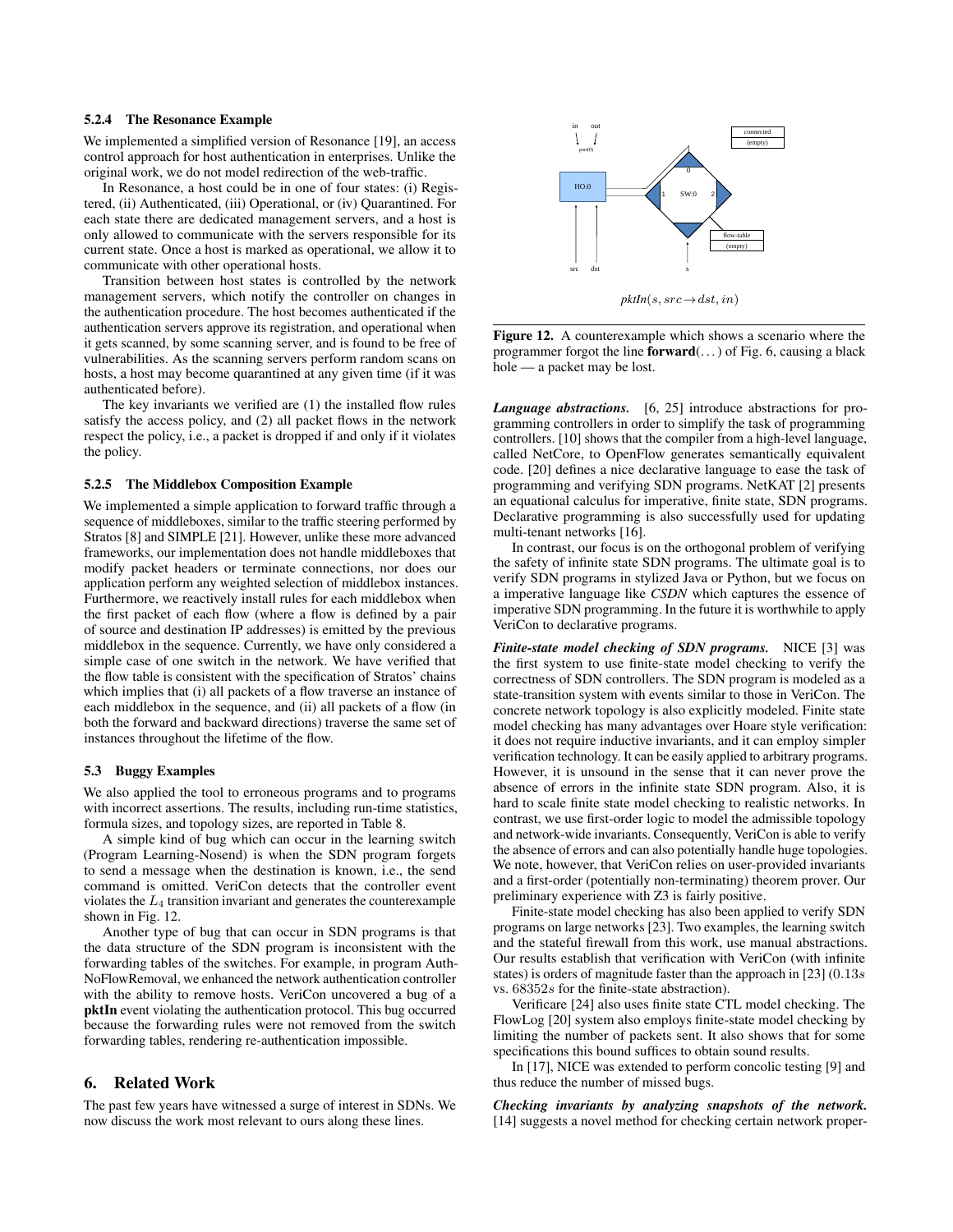| <b>Benchmark</b>                      | <b>Description</b>                                      | VС   |    | <b>CE</b> size |              | Time  |
|---------------------------------------|---------------------------------------------------------|------|----|----------------|--------------|-------|
|                                       |                                                         | #    |    | # $H$          | #SW          |       |
| Auth-NoFlowRemoval                    | Tried to add the ability to un-authenticate hosts, but  | 2317 | 19 |                |              | 0.18s |
|                                       | forgot to remove hosts from the flow table.             |      |    |                |              |       |
| Firewall-ForgotConsistency            | Forgot part of the flow consistency invariant.          | 969  | 24 |                | $\mathbf{3}$ | 0.11s |
| Firewall-ForgotPortCheck              | Forgot to check if trusted on events from port 2.       | 976  | 24 | 6              | 4            | 0.13s |
| Firewall-ForgotTrustedInvariant       | Forgot to add an invariant defining what is a trusted   | 616  | 16 | 6              | 4            | 0.09s |
|                                       | host.                                                   |      |    |                |              |       |
| Learning-NoSend                       | Forgot to forward the packets.                          | 1248 | 18 |                |              | 0.15s |
| Resonance-StatesNotMutuallyExclusive  | Forgot to add an invariant defining that states must be | 4440 | 17 |                | 4            | 0.19s |
|                                       | mutually exclusive.                                     |      |    |                |              |       |
| StatelessFireWall-AllowAll2to1Traffic | Added a flow allowing all traffic from port 2 to 1.     | 444  | 12 |                |              | 0.07s |

Table 8. Detection of several kinds of bugs. VC — the tool generated verification conditions: # — total number of sub-formulas,  $\forall$  quantifier nesting. CE size — sizes of the generated counterexamples: #H — number of hosts, #SW — number of switches. Time — the running times for Z3.

ties by analyzing packet headers. As with the above schemes, the approach described in [14] can establish the existence of bugs but not their absence.

*Dynamically checking SDN programs.* [13, 15] show how to monitor the correctness of certain properties of SDN programs in real time. The main challenge is to guarantee that this can be accomplished without harming network performance. VeriCon runs at compile-time, and so it verifies correctness or, alternatively, exhibits errors before the code is actually executed. We view controller code verification ala VeriCon and dynamic checking as in [13, 15] as two complementary approaches.

# 7. Conclusion

We presented VeriCon, the first verification tool for (infinite-state) SDN programs. VeriCon reflects two fundamental choices: (i) express controller programs as imperative event-driven programs that manipulate relations; and (ii) express network-wide invariants as first-order logic formulas. From a verification perspective, these two choices fit together well, since they guarantee that the generated verification conditions are simple enough to be expressible in a weak form of first-order logic, which enables complete verification via SMT solvers. Indeed, our results establish that Z3 is able to rapidly verify network-wide invariants of interesting controller programs or, alternatively, to quickly compute a concrete counterexample. VeriCon's encouraging ability to prove the functional correctness of controller programs of interest motivates further research along these lines.

# Acknowledgments

We thank Ras Bodik, Ahmed Bouajjani, Nate Foster, Oded Padon, Brandon Heller, Ori Lahav, Aurojit Panda, Hossein Hojjat, Peyman Kazemian, Shriram Krishnamurthi, Teemu Koponen, Ratul Mahajan, Tim Nelson, Mark Reitblatt, Vyas Sekar and Sharon Shoham, for their insightful comments on earlier versions of this paper. The research of Itzhaky, and Sagiv has received funding from the European Research Council under the European Union's Seventh Framework Program (FP7/2007–2013) / ERC grant agreement n° [321174-VSSC]. The research of Karbyshev was funded by Technical University of Munich. Karbyshev thanks Prof. Sagiv for inviting him to visit Tel Aviv University. Part of this work was done while Sagiv was visiting Microsoft Research.

# References

- [1] *OpenFlow Switch Specification*, Oct. 2013. Version 1.4.0.
- [2] ANDERSON, C. J., FOSTER, N., GUHA, A., JEANNIN, J.-B., KOZEN, D., SCHLESINGER, C., AND WALKER, D. NetKAT: Semantic foundations for networks. In *POPL* (2014), S. Jagannathan and P. Sewell, Eds., ACM, pp. 113–126.
- [3] CANINI, M., VENZANO, D., PERES, P., KOSTIC, D., AND REXFORD, J. A NICE Way to Test OpenFlow Applications. In *NSDI* (2012).
- [4] DE MOURA, L. M., AND BJØRNER, N. Z3: An Efficient SMT Solver. In *TACAS* (2008), C. R. Ramakrishnan and J. Rehof, Eds., vol. 4963 of *Lecture Notes in Computer Science*, Springer, pp. 337–340.
- [5] DIJKSTRA, E. W. Guarded commands, nondeterminacy and formal derivation of programs. *Commun. ACM 18*, 8 (1975), 453–457.
- [6] FOSTER, N., GUHA, A., REITBLATT, M., STORY, A., FREEDMAN, M. J., KATTA, N. P., MONSANTO, C., REICH, J., REXFORD, J., SCHLESINGER, C., WALKER, D., AND HARRISON, R. Languages for software-defined networks. *IEEE Communications Magazine 51*, 2 (2013), 128–134.
- [7] FRADE, M., AND PINTO, J. Verification conditions for source-level imperative programs. *Computer Science Review 5*, 3 (2011), 252–277.
- [8] GEMBER, A., KRISHNAMURTHY, A., JOHN, S. S., GRANDL, R., GAO, X., ANAND, A., BENSON, T., AKELLA, A., AND SEKAR, V. Stratos: A Network-Aware Orchestration Layer for Middleboxes in the Cloud. Tech. Rep. arXiv:1305.0209, 2013.
- [9] GODEFROID, P., KLARLUND, N., AND SEN, K. DART: directed automated random testing. In *PLDI* (2005), pp. 213–223.
- [10] GUHA, A., REITBLATT, M., AND FOSTER, N. Machine-verified network controllers. In *PLDI* (2013), pp. 483–494.
- [11] JAIN, S., KUMAR, A., MANDAL, S., ONG, J., POUTIEVSKI, L., SINGH, A., VENKATA, S., WANDERER, J., ZHOU, J., ZHU, M., ZOLLA, J., HÖLZLE, U., STUART, S., AND VAHDAT, A. B4: Experience with a Globally-deployed Software Defined WAN. In *ACM SIGCOMM* (2013), pp. 3–14.
- [12] KATTA, N. P., REXFORD, J., AND WALKER, D. Logic programming for software-defined networks. In *ACM SIGPLAN Workshop on Crossmodel Language Design and Implementation* (Sept. 2012).
- [13] KAZEMIAN, P., CHANG, M., ZENG, H., VARGHESE, G., MCKEOWN, N., AND WHYTE, S. Real Time Network Policy Checking using Header Space Analysis. In *10th USENIX Symposium on Networked Systems Design and Implementation (NSDI '13)* (2013).
- [14] KAZEMIAN, P., VARGHESE, G., AND MCKEOWN, N. Header Space Analysis: Static Checking For Networks. In *9th USENIX Symposium on Networked Systems Design and Implementation (NSDI '12)* (2012).
- [15] KHURSHID, A., ZHOU, W., CAESAR, M., AND GODFREY, B. Veriflow: verifying network-wide invariants in real time. *Computer Communication Review 42*, 4 (2012), 467–472.
- [16] KOPONEN, T., AMIDON, K., BALLAND, P., CASADO, M., CHANDA, A., FULTON, B., GANICHEV, I., GROSS, J., GUDE, N., INGRAM, P.,